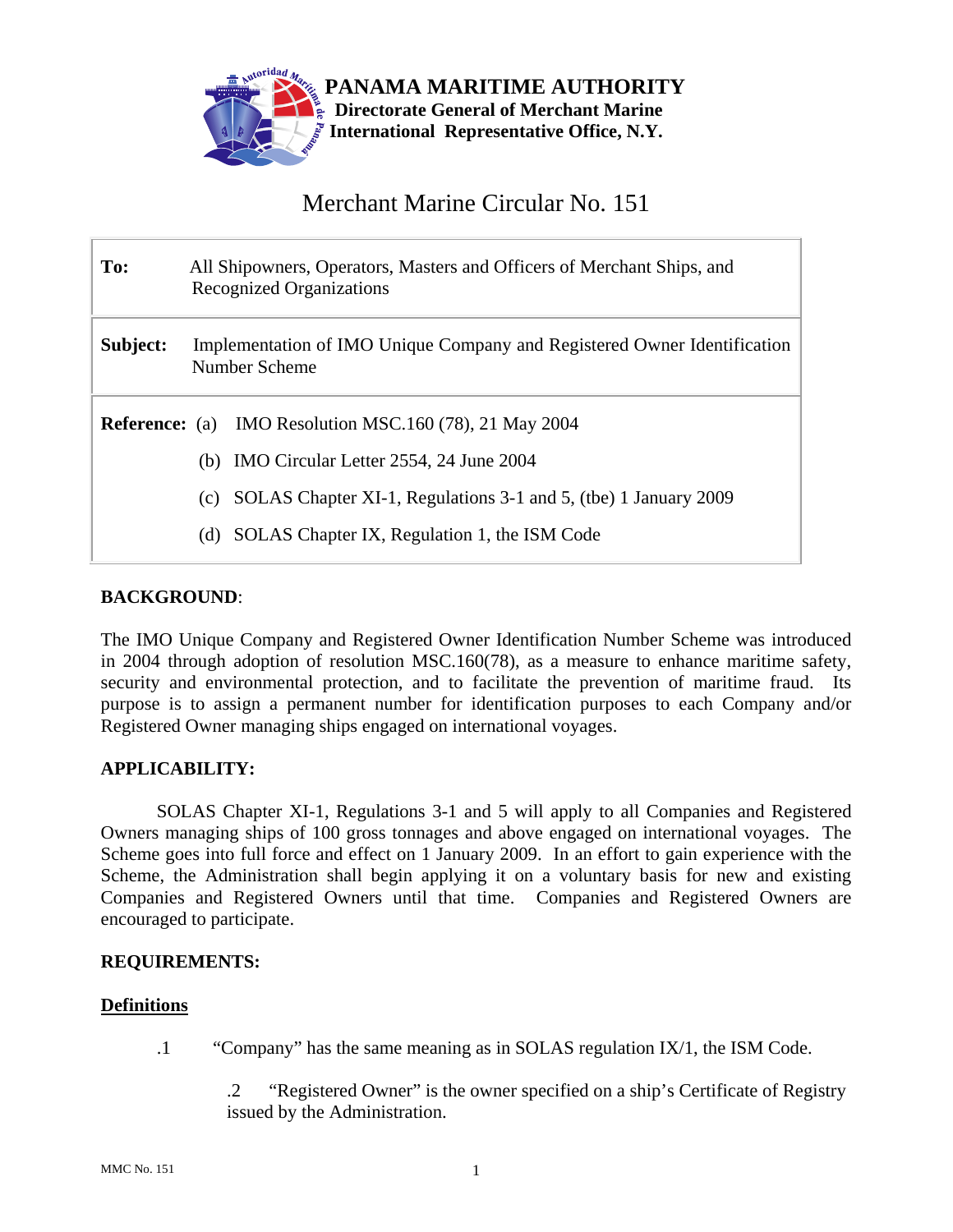

## **Procedures**

1-. The Number remains unchanged upon transfer of a Company and/or Registered Owner's ship to another flag and will be included on a Company's DOC, the ship's SMC, ISSC and CSR certificates wherever the Company and/or Registered Owner's name should appear. The Number remains unchanged, but unused, in the event a Company and/or Registered Owner sells, or otherwise disposes, of its ship(s) and does not begin operating new ship(s). The Number remains unchanged in the event the Company and/or Registered Owner, after having sold or otherwise disposed of its ships, renews ship management at a future time.

**PANAMA MARITIME AUTHORITY Directorate General of Merchant Marine International Representative Office, N.Y.**

2-. Lloyd's Register-Fairplay (LR-F) maintains a full history audit trail of changes to Company and/or Registered Owner information, with the date of each change recorded. When Companies and/or Registered Owners merge, LR-F assigns the Number of the larger Company and/or Registered Owner to the new amalgamated entity, while the Number of the smaller entity is frozen and not re-used. LR-F maintains the history of Companies and/or Registered Owners of ships on its database.

3-. The Number is an LR-F number, allocated at the time of issuance of a ship's Certificate of Registry issued by the Administration. The Number begins with the letters "IMO" followed by either "Company" or "Registered Owner", and seven digits assigned by LR-F. The IMO Unique Company and Registered Owner Identification Number Scheme are managed in parallel with the IMO Ship Identification Number Scheme without charge by LR-F. The Number(s) are not, however, the same as the IMO Ship Identification Number.

4-. New Companies and/or Registered Owners managing ships covered by the Scheme are assigned a Number when their ship is registered with the Administration. For existing Companies and/or Registered Owners prior to 1 January 2009, the Number should be assigned at an early convenient date, or when any document detailed in paragraph 2.1 above is issued or renewed. The Number must be assigned whenever any such document is issued, revised or renewed on or after 1 January 2009.

5-. Original information about a Company and/or Registered Owner will be collected by the Administration by means of the application documentation required at the time of registration. The information collected is that which the Administration ordinarily collects during the registration process, namely:

- 1. Company/Registered Owner name-styles;
- 2. country/State of incorporation (registration);
- 3. Date of incorporation; and
- 4. Full addresses (operational address) and contact details.
- 6- During registration, the Administration will expect the Company and Registered Owner to provide the Number assigned to it. The Administration may contact LR-F to confirm the Numbers provided by the Company and Registered Owner. The Administration will also be routinely updating its database with that of LR-F.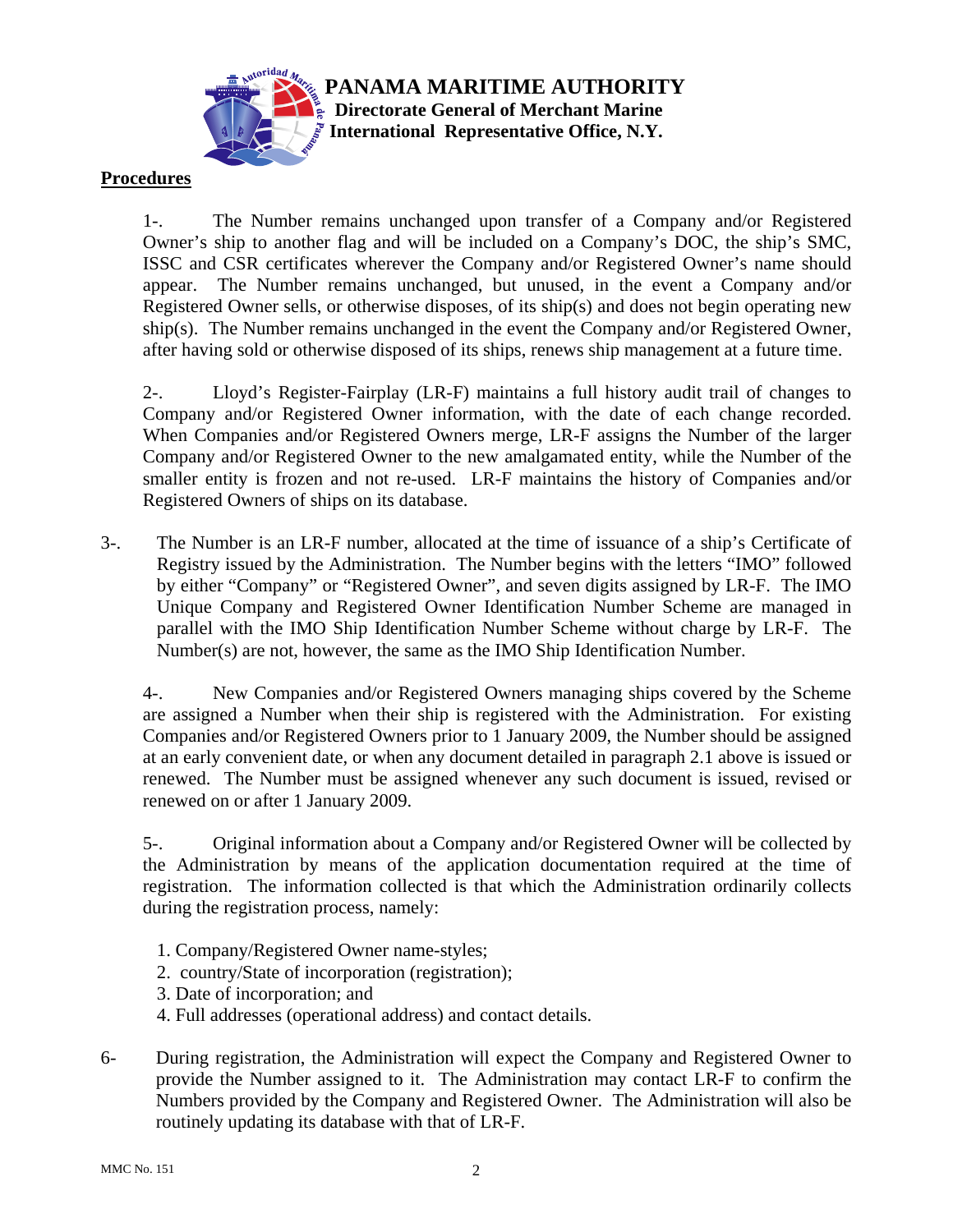

## **Obtaining Numbers**

 The Number for the Company and Registered Owner can be obtained by contacting LR-F at the following address using the appropriate form provided in Appendix 1 and Appendix 2:

> Lloyd's Register – Fairplay Ltd Lombard House 3 Princess Way, Redhill, Surrey, RH1 1UP, UK Telephone: +44 1737 379000 Fax : +44 1737 379001 Web : www.lrfairplay.com E-mail: owners-data-feedback@lrfairplay.com

 LR-F will accept both paper and electronic request forms (appendices 1 and 2) from Companies or Registered Owners who have not previously been assigned a Number. Companies or Registered Owners also may use the form to update their information. LR-F will confirm updated Company information with the Administration.

 LR-F will also accept both paper and electronic request forms (Appendix 1) from Recognized Organizations (ROs) that undertake Safety Management Certificate (SMC) and Document of Compliance (DOC) audits, and from Recognized Security Organizations (RSOs) that undertake International Ship Security Certificate (ISSC) audits, for Companies who have not previously been assigned a Number.

 LR-F has established a free website, which allows Administrations to look up Numbers as well as communicate correct Company details on existing records. By participating in the IMO Unique Company and Registered Owner Identification Number Scheme, however, the Administration assumes no duty to examine, correct, change, alter, or modify information contained on the LR-F free website, or to notify LR-F of incorrect information contained on the website.

 This website is also be available to Companies and Registered Owners, who may use it to complete the numbering requirements on the Continuous Synopsis Record (CSR) (resolution A.959 (23)). Alternatively, these Numbers are available on the Equasis free public website.

 These websites are also accessible to and used by port States control authorities to verify ship documentation. The Administration will not accept or be held responsible for mistakes or errors in the information on these websites. It will therefore be very important that Companies and Registered Owners provide both LR-F and the Administration with accurate matching information.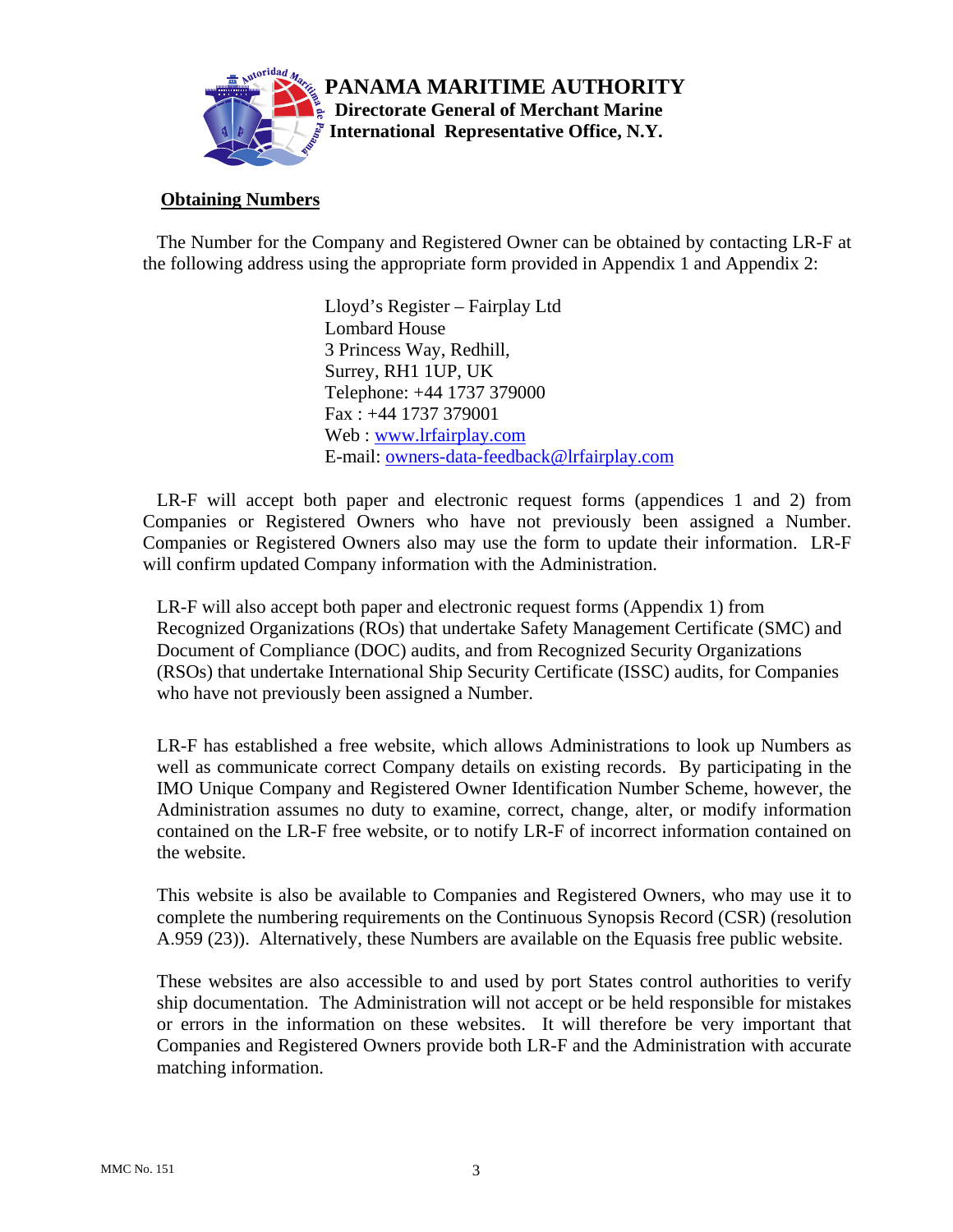

**September 2007** 

**Inquiries concerning the subject of this Circular or any request should be directed to: Directorate General of Merchant Marine, New York Office International Representative Office 369 Lexington Avenue, 14 floor New York, NY 10017 U.S.A.** 

**Phone: ++1 (212) 869-6440 Fax: ++1 (212) 575-2285**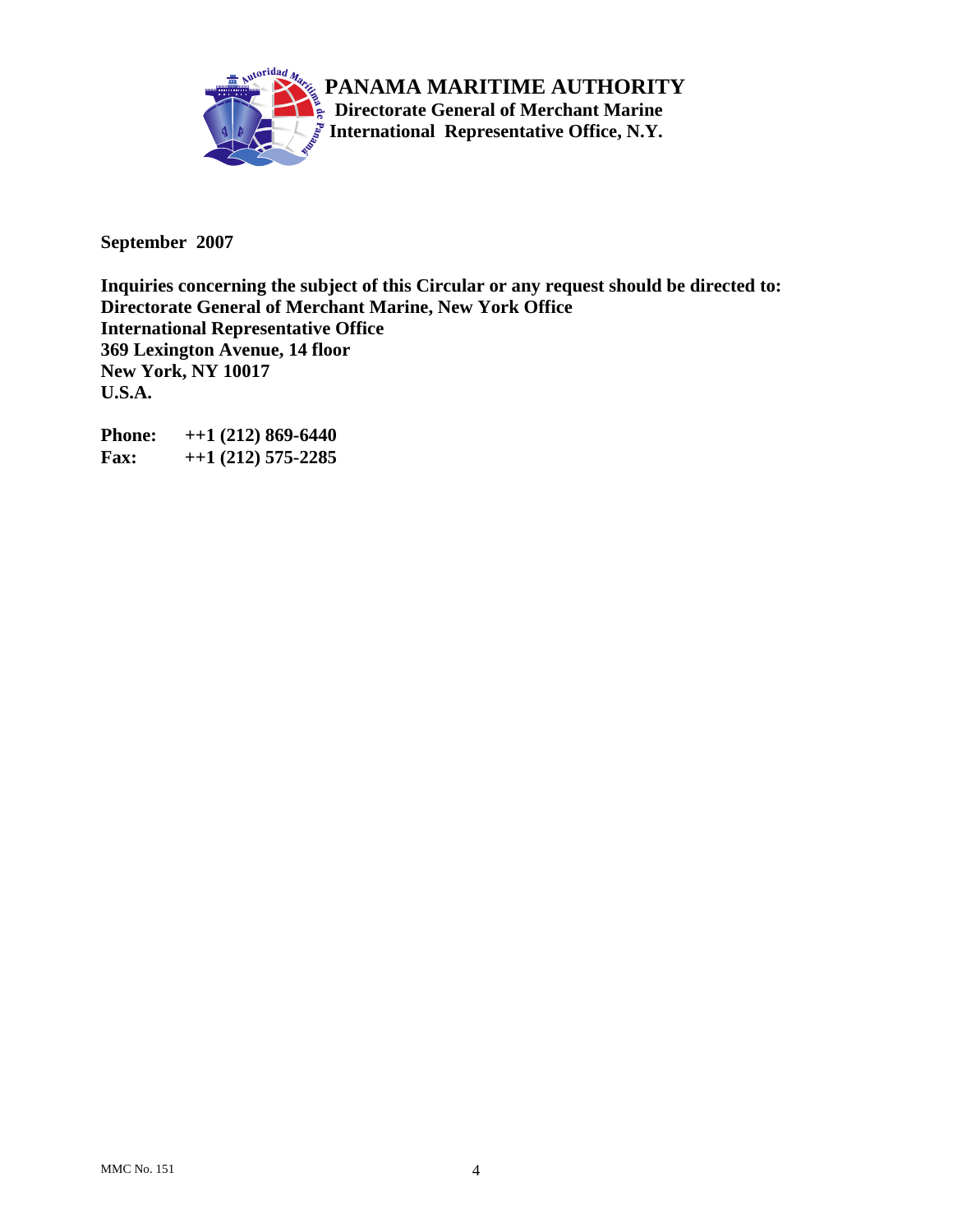

**PANAMA MARITIME AUTHORITY**  *Directorate General of Merchant Marine*  **International Representative Office, N.Y.**

**Appendix 1** 

## REQUEST FOR COMPANY **IDENTIFICATION NUMBER**

LLOYD'S REGISTER - FAIRPLAY Lombard House 3 Princess Way Redhill SURREY RH1 1UP

TELEPHONE +44 1737 379061 INTERNATIONAL FAX +44 1737 379001 EMAIL: owners-data-feedback@lrfairplay.com

TO ENABLE ASSIGNMENT OF A COMPANY IDENTIFICATION NUMBER, PLEASE PROVIDE THE FOLLOWING DETAILS:

| Please indicate<br>This is a newly established<br>$\perp$<br>This is a Change of Company Name<br>(please give former name above)<br>ΙI<br>This is a Company Merger<br>(please give former names of all companies above)<br>$\mathsf{L}$ |
|-----------------------------------------------------------------------------------------------------------------------------------------------------------------------------------------------------------------------------------------|
| DATE OF INCORPORATION                                                                                                                                                                                                                   |
| <b>COUNTRY</b><br>(REGISTRATION)                                                                                                                                                                                                        |
| <b>FULL</b><br><b>STREET</b><br>(required)                                                                                                                                                                                              |
|                                                                                                                                                                                                                                         |
| E-MAIL <u>the contract of the contract of the contract of the contract of the contract of the contract of the contract of the contract of the contract of the contract of the contract of the contract of the contract of the co</u>    |
| <b>IF KNOWN - PARENT COMPANY</b><br>IMO ship identification number(s) or if not available other ship                                                                                                                                    |
| (Please supply at least one IMO ship identification number in the current fleet. This helps in the identification of Company records)                                                                                                   |
| SENDER NAME:                                                                                                                                                                                                                            |
|                                                                                                                                                                                                                                         |
| SENDER EMAIL: New York Service Service Service Service Service Service Service Service Service Service Service                                                                                                                          |
| <b>LR-F Reply:</b>                                                                                                                                                                                                                      |

IMO Company No.